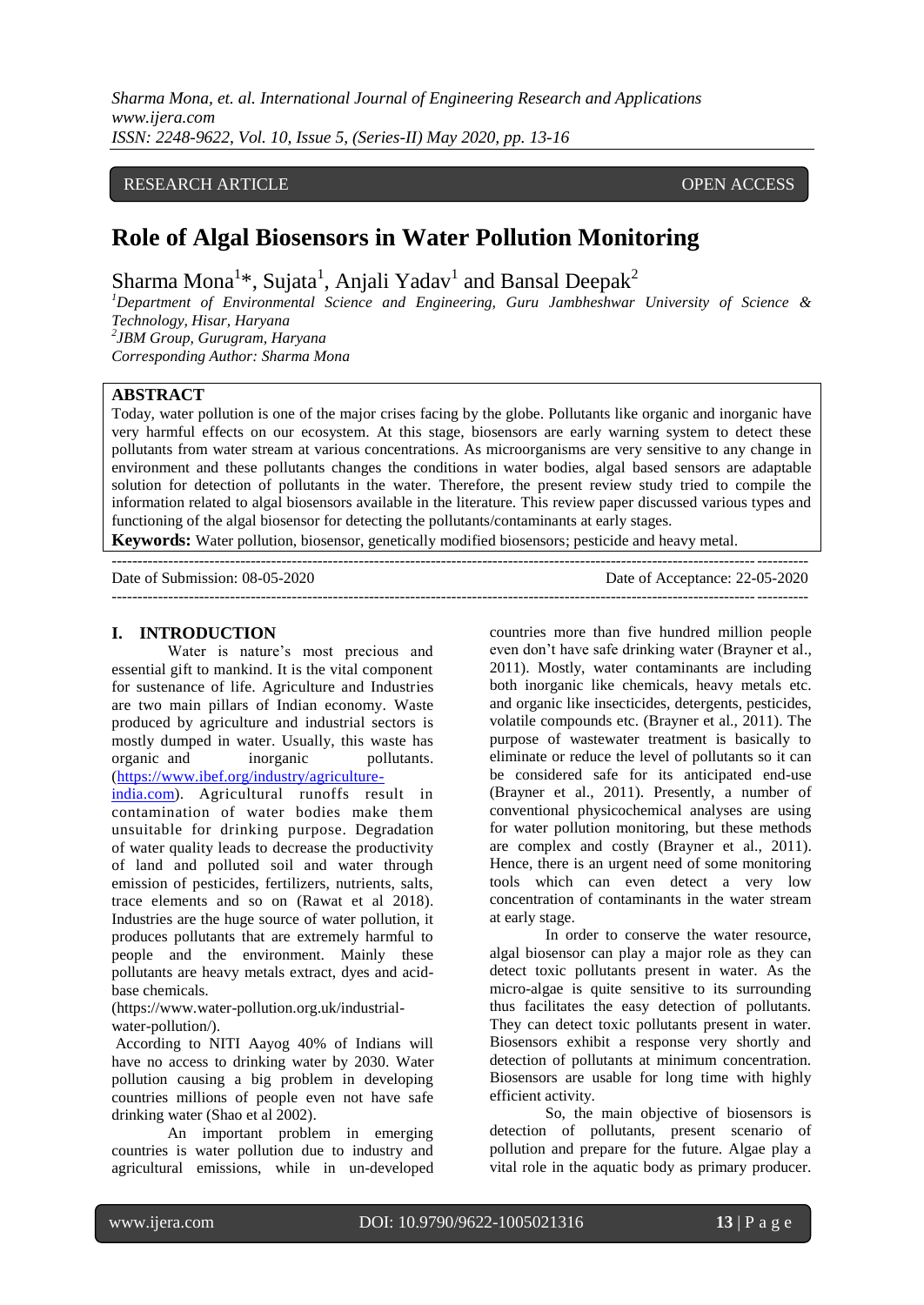Being a primary producer, they produce oxygen and organic matter in the water body and purify the water (Campanella et al 2001). Micro and macro algae used for the assessment and monitoring of aquatic ecosystem because microorganisms are very sensitive to any change in environment and toxic materials which are responsible to cause change in the conditions of water bodies (Durrieu et al 2004). Although standard techniques which is highly accurate precise and sensitive to specific pollutants. Hence, algal strains are perfect for the fulfillment of the needs of biosensors for detection of pollutants.

Therefore, this present review paper is trying to compile all the available information in literature on algal biosensor their types and strains utilized for the formation of algal biosensor.

# **II. BIOSENSORS**

"Biosensors or biological sensors are device made up of a transducer and bioreceptor which can identify analytes and turn that information into a measurable signal" measurable

[\(https://www.electronicshub.org/types-of](https://www.electronicshub.org/types-of-biosensors/)[biosensors/\)](https://www.electronicshub.org/types-of-biosensors/). There are two parts of biosensors is bioreceptor and transducer (Brayner et al., 2011):

i. **Bioreceptor:** Bioreceptor may be comprised of any enzyme, antibody, nucleic acid, whole cell, tissue and microorganism.

ii. **Transducer:** Transducer is the other part of biosensor and having optical, electrochemical, thermal, mass-based, ion- sensitive and resistant. Selectivity and specificity depends on biological recognition system connected to suitable transducer [\(https://www.electronicshub.org/types-of-](https://www.electronicshub.org/types-of-biosensors/)

[biosensors/\)](https://www.electronicshub.org/types-of-biosensors/).

Basic principle of biosensor is mainly involved three elements:

i. Biological recognition element

ii. Transducers detect and transduces signal from biological target

iii. Then transduction of signals from biological to electric signals [\(https://www.electronicshub.org/types-of](https://www.electronicshub.org/types-of-biosensors/)[biosensors/\)](https://www.electronicshub.org/types-of-biosensors/).

# **III. NEED OF ALGAL BIOSENSOR**

This technique is rapid and accurate for detection of pollutants at low level concentration in fluid body, water and air. Rapid, accurate and efficient technique is required for the issue of environmental safety. Bio-algal biosensors are based on micro algae and cyanobacteria (blue green algae). Algal biosensor detects herbicide, volatile organic compounds (VOCs), heavy metals etc. Algalbiosensors measure different metabolic activities of the organism. As toxic and hazardous substances create large effect on metabolic activities of the cell and this effect transferred into the form of signals. Main target of these sensors is pesticide, herbicide, and fungicide detection. For aquatic risk management and environmental monitoring algae is used in bio assays (Kashem et al., 2019). Alga is very sensitive and having high reproducibility therefore, it is used for removal of toxicity (Durrieu et al 2004). However, biosensors have been developed for assessment of water toxicity. On the basis of electrochemical reduction of oxygen and fluorescence of chlorophyll inhibit photosynthesis activity. Alternativity activity of algal protoplast and gravitaxis or phototaxis of algae is monitored electrochemically (Tatsuma et al 2009).

The main advantages of biosensors are that it is very selective to any type of pollutants e.g. the heavy metals inhibit the enzymes synthesis as inhibition of alkaline phosphatase and esterase and pesticide attack on PSII as chlorophyll fluorescence emitted from photosynthetic activity (Durrieu et al 2004).

# **IV. TYPES OF BIOSENSOR**

Mainly there are two type of biosensor:

**i. Natural**– These algal strains occur in natural conditions. These microbes mostly function in living organism (*Chlorella vulgaris).* Natural algal biosensors are mostly working on the photosynthetic activity of algae. In these types of biosensors, the activity of photosynthesis in living cells influenced due to the presence of various pollutants. Some biosensors are based on the fluorescence of chlorophyll stored in chloroplasts. Algal biosensors currently use the chlorophyll fluorescence as the measurable signal. Chlorophyll fluorescence is used to quantify the herbicides that affect the photosynthesis at PSII for example triazines, atrazine (Durrieu et al 2004).

**ii. Genetically modified-** They are genetically modified gene of any microorganism. Artificial biosensors have so many advantages. Natural biosensors have certain limitations but to overcome these problems biotechnological modified strains of biosensors are used, work with high efficiency and easily detectable. According to Shao et al (2002) a freshwater cyanobacteria, *Synechocystis* sp. strain PCC6803, was genetically modified with the gene *lucvia luciferase* of firefly (a novel bio-luminescent alga) which is sensitive to a wide range of compounds like herbicides and other pollutants.

The main application of these biosensors is important for quick screening of water samples or determines toxicity of pollutants to harm the environment (Shao et al 2002). The biosensors could also help to indicate the type of pollutant and potential of pollutant to harm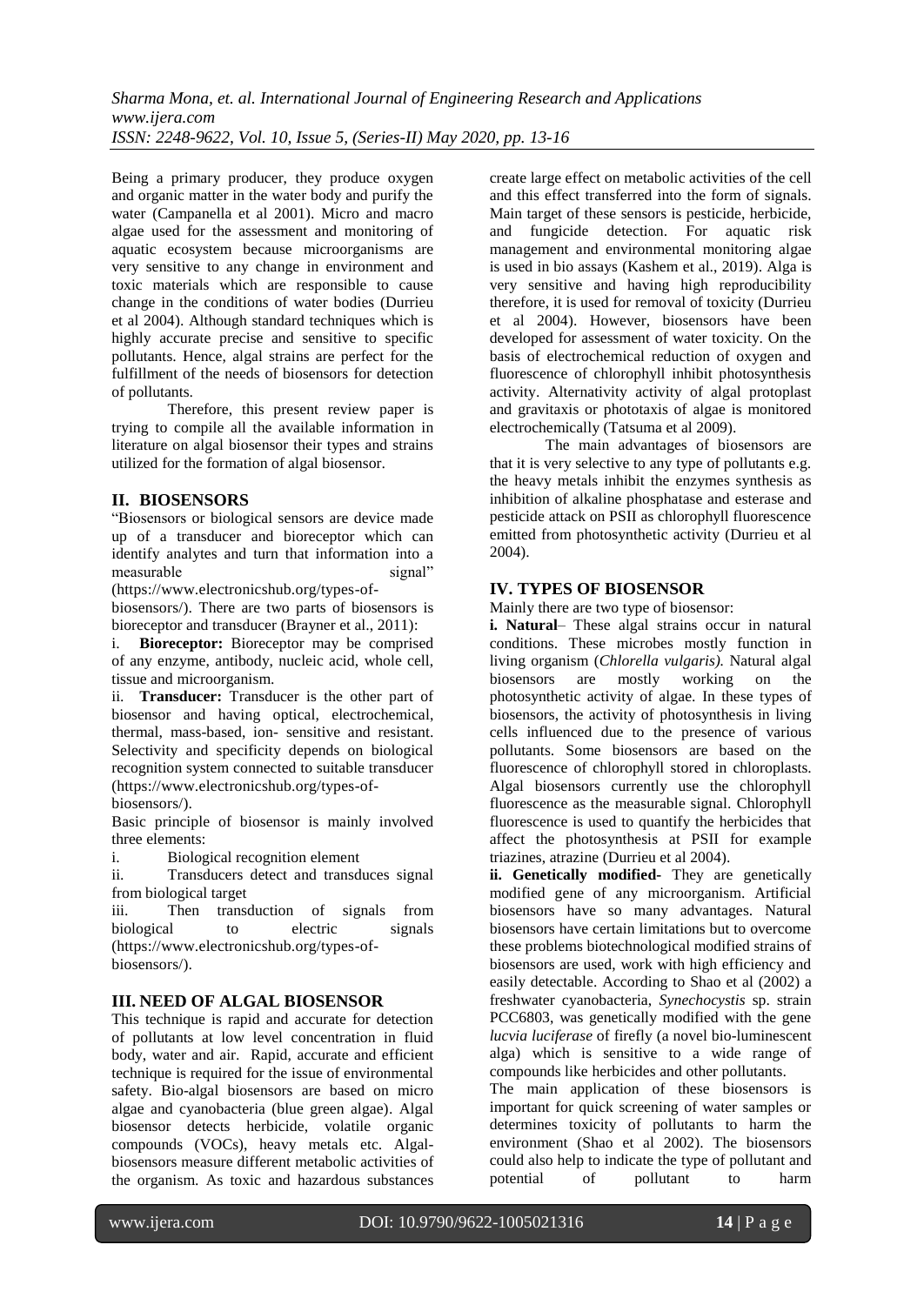*Sharma Mona, et. al. International Journal of Engineering Research and Applications www.ijera.com ISSN: 2248-9622, Vol. 10, Issue 5, (Series-II) May 2020, pp. 13-16*

| Table1: Algal-biosensors used for detection of various pollutants |                    |  |
|-------------------------------------------------------------------|--------------------|--|
| <b>Pollutants</b>                                                 | <b>Reference</b>   |  |
| Organic                                                           | Durrieu et al 2004 |  |
| <b>VOCs</b>                                                       | Durrieu et al 2004 |  |
| Organic                                                           | Shao et al 2002    |  |
| Organic                                                           | Durrieu et al 2004 |  |
| Inorganic                                                         | Durrieu et al 2004 |  |
|                                                                   |                    |  |
| Organic                                                           | Brayner et al 2011 |  |
| Inorganic                                                         | Durrieu et al 2004 |  |
|                                                                   |                    |  |
| Inorganic                                                         | Durrieu et al 2004 |  |
| Organic                                                           | Kashem et al, 2019 |  |
| Inorganic                                                         | Durrieu et al 2004 |  |
| Inorganic/organic                                                 | Durrieu et al 2004 |  |
|                                                                   |                    |  |
| Organic                                                           | Ferro et al 2012   |  |
| Inorganic                                                         |                    |  |
| Inorganic                                                         | Durrieu et al 2004 |  |
| Organic                                                           | Durrieu et al 2004 |  |
|                                                                   |                    |  |

#### **Table1: Algal-biosensors used for detection of various pollutants**

#### **V. WORKING OF ALGAL BIOSENSORS**

Biosensor consists of a bioreceptor that sense biological element and transducer which determines the signals (biochemical) and converts into an optical or electrical signal. Biosensors facilitate fast, accurate rapid and low concentration screening of a number of compounds.

Depending on the type biological element used the response/signal varies. The signal is than amplified and filtered using signal processing unit (SPU) and the outcome of the SPU is an analog signal which is equal to the biological quantity measured [\(https://www.electronicshub.org/types-of](https://www.electronicshub.org/types-of-biosensors/)[biosensors/\)](https://www.electronicshub.org/types-of-biosensors/).

Element (Biological in nature)

Element (Biological in nature)



**Fig.1: Flow diagram showing the working of algal biosensors**

(Source: [https://www.electronicshub.org/types-of](https://www.electronicshub.org/types-of-biosensors/)[biosensors/\)](https://www.electronicshub.org/types-of-biosensors/).

Durrieu et al 2004

However, specifically in algal biosensors, the fluorescence emitted by the photosynthetic activities of algae used to facilitate the detection of toxic substances. The equivalent signals are received with optical and conducto-metric transducers (halemse.ccsd.cnrs.f). This tool is designed to observe various simultaneous metabolic activities of immobilized algae (Durrieu et al 2006).

#### **VI. CONCLUSION**

This review paper focuses on the role of algae as biosensor for removal of pollutants at very low concentration. Biosensors are highly sensitive and reproducible. This method is more reliable and frequently usable as compare to other analytical techniques. The main advantage of biosensors is that it is very selective to any type of pollutants for example heavy metals inhibits the enzymes synthesis as inhibition of alkaline phosphatase and esterase and pesticide attack on PSII as chlorophyll fluorescence emitted from photosynthetic activity. Genetically modified biosensors are proved to be more simple, reliable, fast, precise. Novel bioluminescent algal strains are profound to a wide variety of organic and inorganic compounds like herbicides and other pollutants. Both types of biosensors are effective but have some limitation, because in the field condition different factors produce multiple effects on their activity. Further studies and research work is required to form an effective biosensor.